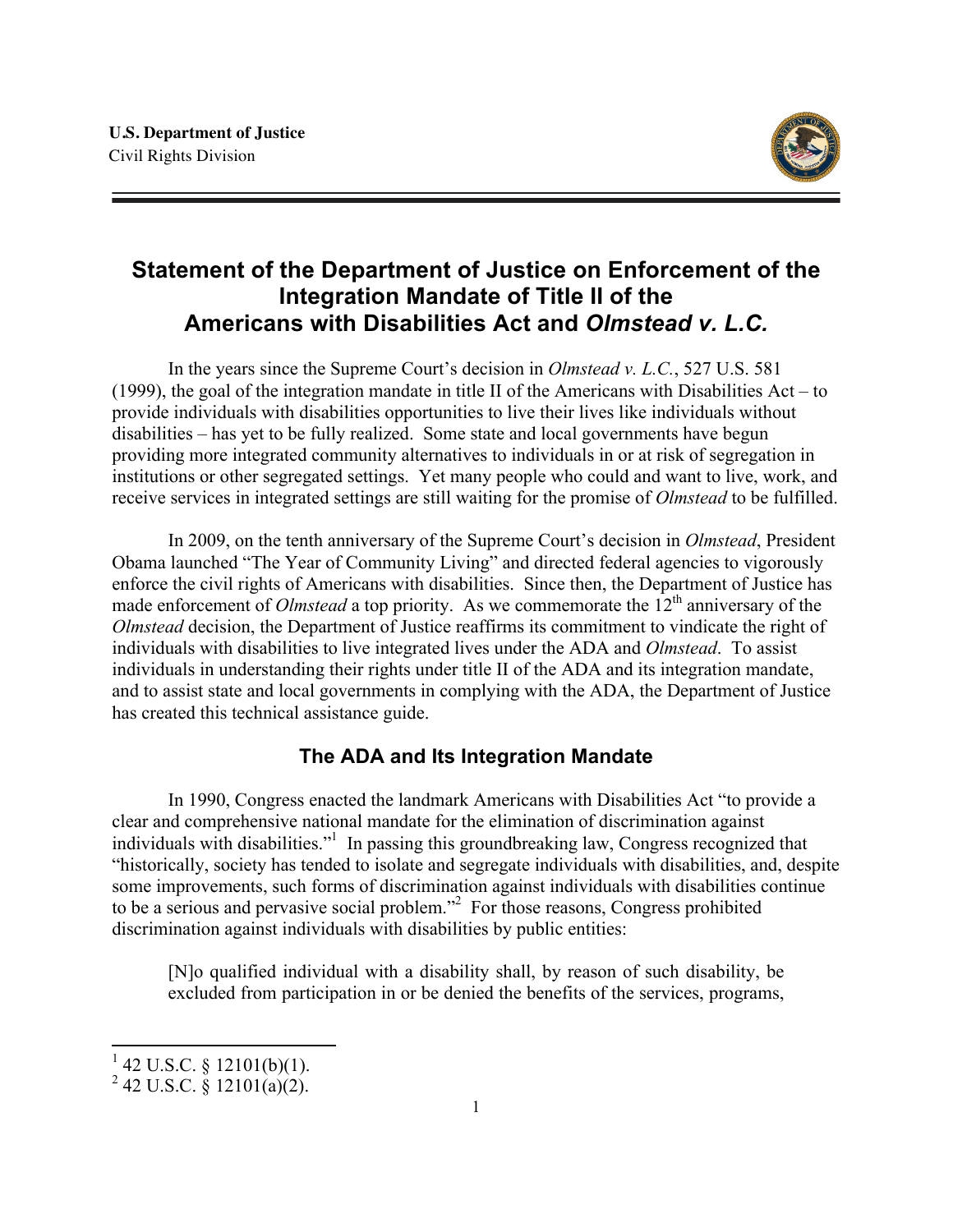or activities of a public entity, or be subjected to discrimination by any such entity. $3$ 

As directed by Congress, the Attorney General issued regulations implementing title II, which are based on regulations issued under section 504 of the Rehabilitation Act.<sup>4</sup> The title II regulations require public entities to "administer services, programs, and activities in the most integrated setting appropriate to the needs of qualified individuals with disabilities."<sup>5</sup> The preamble discussion of the "integration regulation" explains that "the most integrated setting" is one that "enables individuals with disabilities to interact with nondisabled persons to the fullest extent possible . . . ."<sup>6</sup>

In *Olmstead v. L.C.*, 527 U.S. 581 (1999), the Supreme Court held that title II prohibits the unjustified segregation of individuals with disabilities. The Supreme Court held that public entities are required to provide community-based services to persons with disabilities when (a) such services are appropriate; (b) the affected persons do not oppose community-based treatment; and (c) community-based services can be reasonably accommodated, taking into account the resources available to the entity and the needs of others who are receiving disability services from the entity.<sup>7</sup> The Supreme Court explained that this holding "reflects two evident" judgments." First, "institutional placement of persons who can handle and benefit from community settings perpetuates unwarranted assumptions that persons so isolated are incapable or unworthy of participating in community life." Second, "confinement in an institution severely diminishes the everyday life activities of individuals, including family relations, social contacts, work options, economic independence, educational advancement, and cultural enrichment."<sup>8</sup>

To comply with the ADA's integration mandate, public entities must reasonably modify their policies, procedures or practices when necessary to avoid discrimination.<sup>9</sup> The obligation to make reasonable modifications may be excused only where the public entity demonstrates that the requested modifications would "fundamentally alter" its service system.<sup>10</sup>

<u> 1989 - Johann Stein, fransk politik (d. 1989)</u>

<sup>3</sup> 42 U.S.C. § 12132.

<sup>4</sup> *See* 42 U.S.C. § 12134(a); 28 C.F.R. § 35.190(a); Executive Order 12250, 45 Fed. Reg. 72995 (1980), *reprinted in* 42 U.S.C. § 2000d-1. Section 504 of the Rehabilitation Act of 1973 similarly prohibits disability-based discrimination. 29 U.S.C § 794(a) ("No otherwise qualified individual with a disability . . . shall, solely by reason of her or his disability, be excluded from the participation in, be denied the benefits of, or be subjected to discrimination under any program or activity receiving Federal financial assistance . . . ."). Claims under the ADA and the Rehabilitation Act are generally treated identically.<br>
<sup>5</sup> 28 C.F.R. § 35.130(d) (the "integration mandate").<br>
<sup>6</sup> 28 C.F.R. Pt. 35, App. A (2010) (addressing § 35.130).

<sup>7</sup> *Olmstead v. L.C.*, 527 U.S. at 607.

<sup>8</sup> *Id*. at 600-01.

 $9\overline{28}$  C.F.R. § 35.130(b)(7).

<sup>10</sup> *Id.*; *see also Olmstead*, 527 U.S. at 604-07.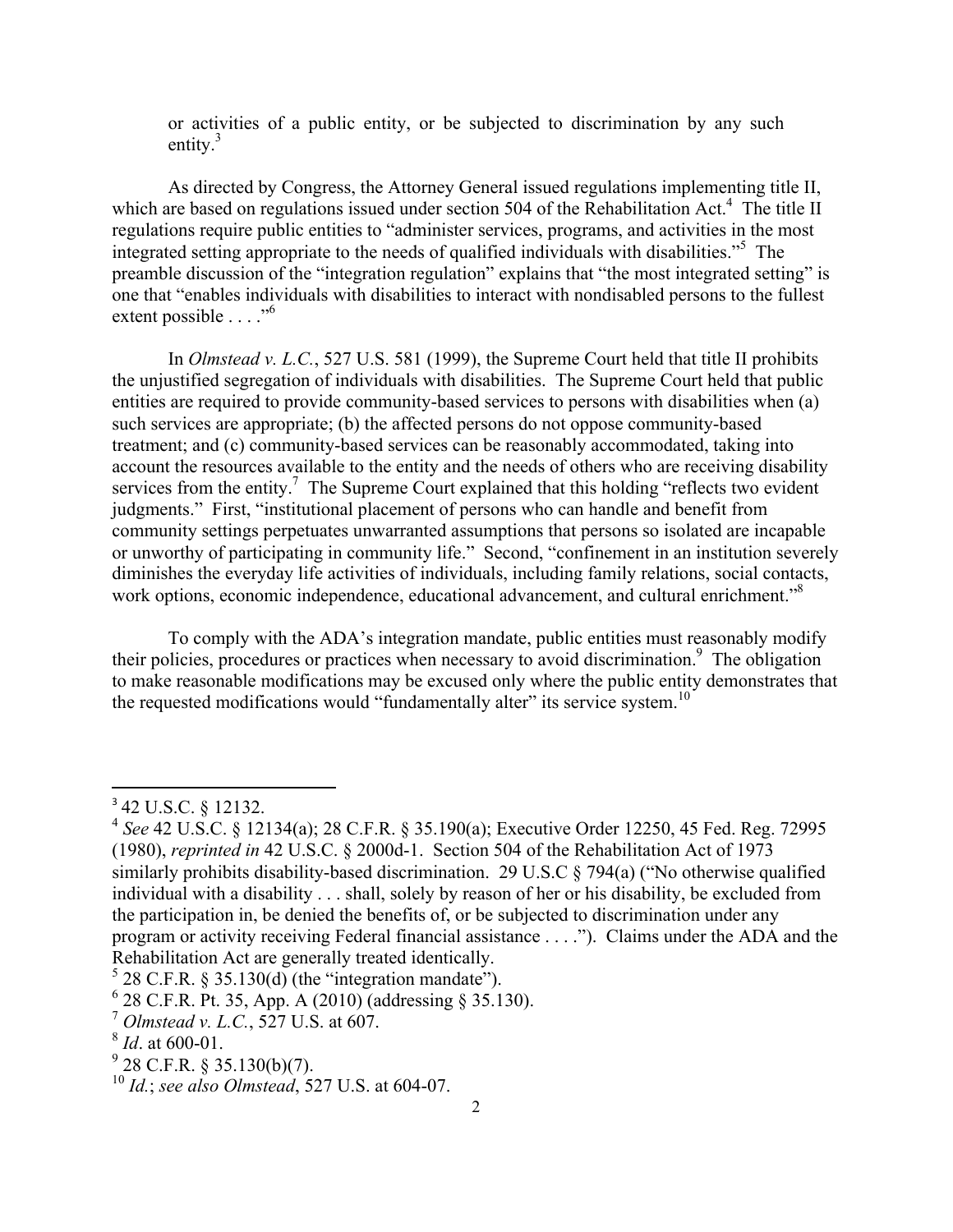In the years since the passage of the ADA and the Supreme Court's decision in *Olmstead*, the ADA's integration mandate has been applied in a wide variety of contexts and has been the subject of substantial litigation. The Department of Justice has created this technical assistance guide to assist individuals in understanding their rights and public entities in understanding their obligations under the ADA and *Olmstead*. This guide catalogs and explains the positions the Department of Justice has taken in its *Olmstead* enforcement. It reflects the views of the Department of Justice only. For questions about this guide, you may contact our ADA Information Line, 800-514-0301 (voice), 800-514-0383 (TTY).

*Date: June 22, 2011* 

# **Questions and Answers on the ADA's Integration Mandate and** *Olmstead* **Enforcement**

#### **1. What is the most integrated setting under the ADA and Olmstead?**

The "most integrated setting" is defined as "a setting that enables individuals with disabilities to interact with non-disabled persons to the fullest extent possible."<sup>11</sup> Integrated settings are those that provide individuals with disabilities opportunities to live, work, and receive services in the greater community, like individuals without disabilities. Integrated settings are located in mainstream society; offer access to community activities and opportunities at times, frequencies and with persons of an individual's choosing; afford individuals choice in their daily life activities; and, provide individuals with disabilities the opportunity to interact with non-disabled persons to the fullest extent possible. Evidence-based practices that provide scattered-site housing with supportive services are examples of integrated settings. By contrast, segregated settings often have qualities of an institutional nature. Segregated settings include, but are not limited to: (1) congregate settings populated exclusively or primarily with individuals with disabilities; (2) congregate settings characterized by regimentation in daily activities, lack of privacy or autonomy, policies limiting visitors, or limits on individuals' ability to engage freely in community activities and to manage their own activities of daily living; or (3) settings that provide for daytime activities primarily with other individuals with disabilities.

#### **2. When is the ADA's integration mandate implicated?**

The ADA's integration mandate is implicated where a public entity administers its programs in a manner that results in unjustified segregation of persons with disabilities. More specifically, a public entity may violate the ADA's integration mandate when it: (1) directly or indirectly operates facilities and or/programs that segregate individuals with disabilities; (2) finances the segregation of individuals with disabilities in private facilities; and/or (3) through its planning, service system design, funding choices, or service implementation practices, promotes or relies upon the segregation of individuals with disabilities in private facilities or programs.<sup>12</sup>

 $11$  28 C.F.R. pt. 35 app. A (2010).

<sup>&</sup>lt;sup>12</sup> *See* 28 C.F.R. § 35.130(b)(1) (prohibiting a public entity from discriminating "directly or through contractual, licensing or other arrangements, on the basis of disability");  $\S$  35.130(b)(3)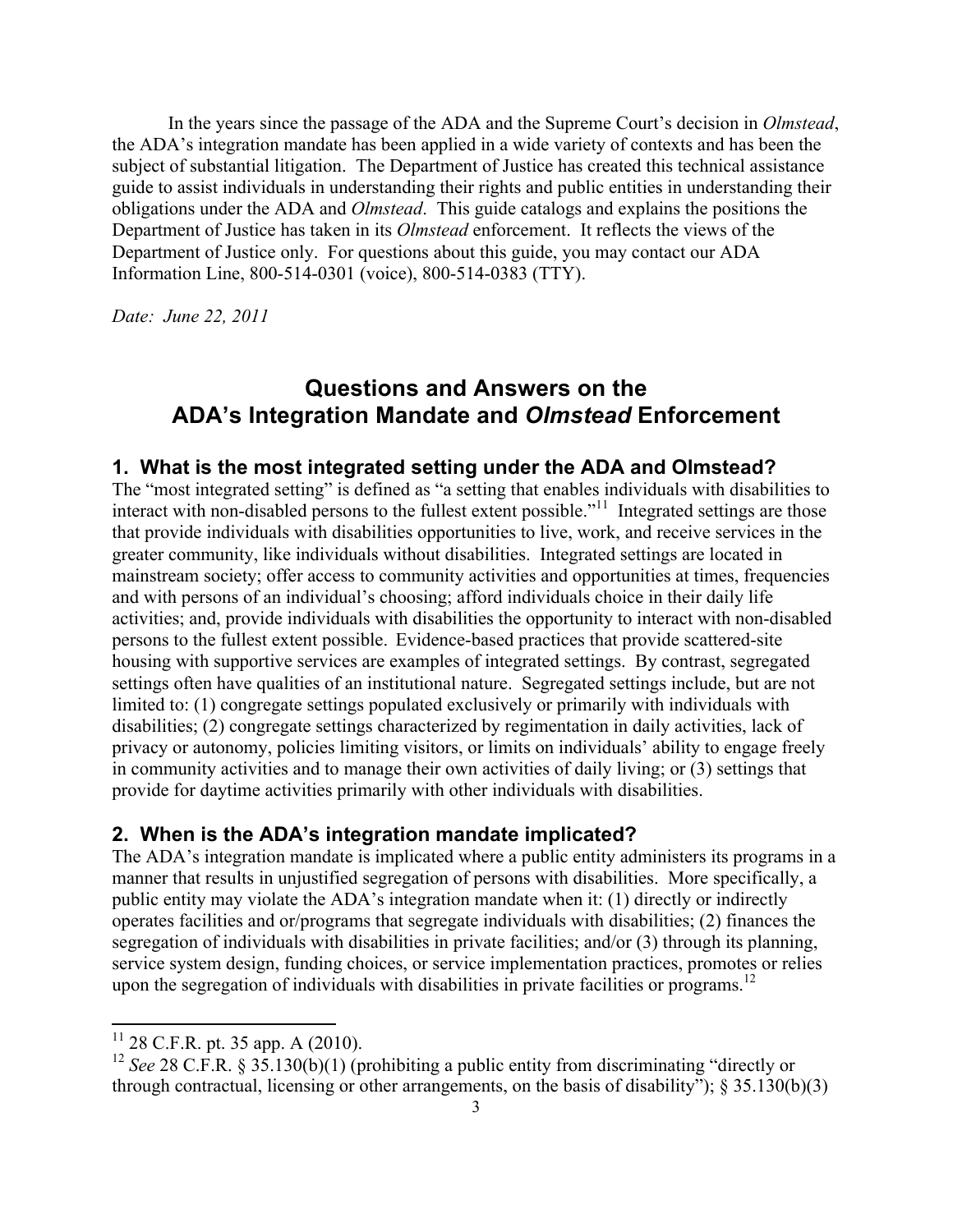# **3. Does a violation of the ADA's integration mandate require a showing of facial discrimination?**

No, in the *Olmstead* context, an individual is not required to prove facial discrimination. In *Olmstead*, the court held that the plaintiffs could make out a case under the integration mandate even if they could not prove "but for" their disability, they would have received the communitybased services they sought. It was enough that the state currently provided them services in an institutional setting that was not the most integrated setting appropriate.<sup>13</sup> Additionally, an *Olmstead* claim is distinct from a claim of disparate treatment or disparate impact and accordingly does not require proof of those forms of discrimination.

# **4. What evidence may an individual rely on to establish that an integrated setting is appropriate?**

An individual may rely on a variety of forms of evidence to establish that an integrated setting is appropriate. A reasonable, objective assessment by a public entity's treating professional is one, but only one, such avenue. Such assessments must identify individuals' needs and the services and supports necessary for them to succeed in an integrated setting. Professionals involved in the assessments must be knowledgeable about the range of supports and services available in the community. However, the ADA and its regulations do not require an individual to have had a state treating professional make such a determination. People with disabilities can also present their own independent evidence of the appropriateness of an integrated setting, including, for example, that individuals with similar needs are living, working and receiving services in integrated settings with appropriate supports. This evidence may come from their own treatment providers, from community-based organizations that provide services to people with disabilities outside of institutional settings, or from any other relevant source. Limiting the evidence on which *Olmstead* plaintiffs may rely would enable public entities to circumvent their *Olmstead* requirements by failing to require professionals to make recommendations regarding the ability of individuals to be served in more integrated settings.

# **5. What factors are relevant in determining whether an individual does not oppose an integrated setting?**

Individuals must be provided the opportunity to make an informed decision. Individuals who have been institutionalized and segregated have often been repeatedly told that they are not capable of successful community living and have been given very little information, if any, about how they could successfully live in integrated settings. As a result, individuals' and their families' initial response when offered integrated options may be reluctance or hesitancy. Public entities must take affirmative steps to remedy this history of segregation and prejudice in order to ensure that individuals have an opportunity to make an informed choice. Such steps include providing information about the benefits of integrated settings; facilitating visits or other experiences in such settings; and offering opportunities to meet with other individuals with disabilities who are living, working and receiving services in integrated settings, with their

(prohibiting a public entity from "directly, or through contractual or other arrangements, utilizing criteria or methods of administration" that have the effect of discriminating on the basis of disability"). <sup>13</sup> *Olmstead*, 527 U.S. at 598; 28 C.F.R. 35.130(d).

<u> 1989 - Andrea Santa Andrea Andrea Andrea Andrea Andrea Andrea Andrea Andrea Andrea Andrea Andrea Andrea Andr</u>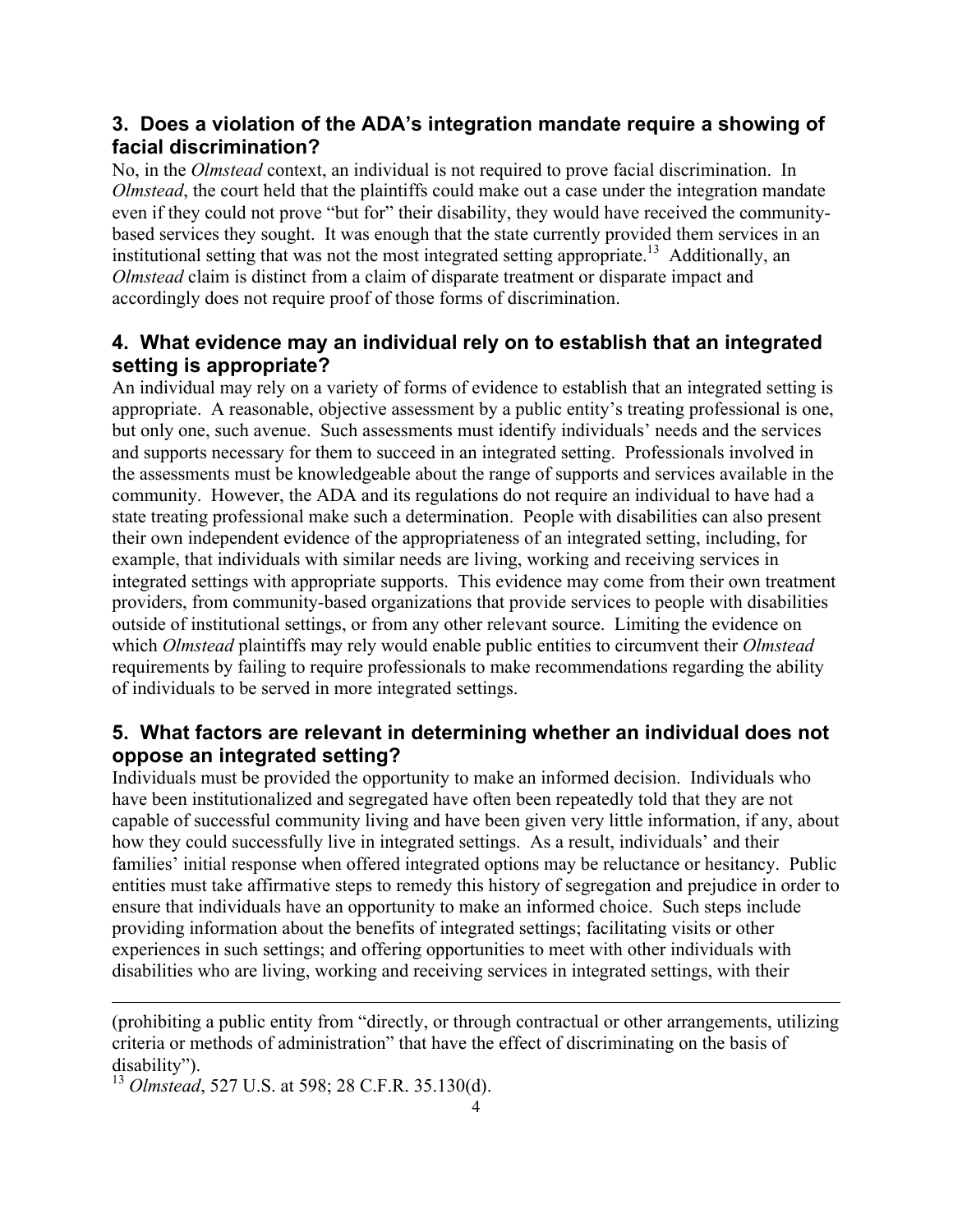families, and with community providers. Public entities also must make reasonable efforts to identify and addresses any concerns or objections raised by the individual or another relevant decision-maker.

# **6. Do the ADA and** *Olmstead* **apply to persons at serious risk of institutionalization or segregation?**

Yes, the ADA and the *Olmstead* decision extend to persons at serious risk of institutionalization or segregation and are not limited to individuals currently in institutional or other segregated settings. Individuals need not wait until the harm of institutionalization or segregation occurs or is imminent. For example, a plaintiff could show sufficient risk of institutionalization to make out an *Olmstead* violation if a public entity's failure to provide community services or its cut to such services will likely cause a decline in health, safety, or welfare that would lead to the individual's eventual placement in an institution.

# **7. May the ADA and** *Olmstead* **require states to provide additional services, or services to additional individuals, than are provided for in their Medicaid programs?**

A state's obligations under the ADA are independent from the requirements of the Medicaid program.<sup>14</sup> Providing services beyond what a state currently provides under Medicaid may not cause a fundamental alteration, and the ADA may require states to provide those services, under certain circumstances. For example, the fact that a state is permitted to "cap" the number of individuals it serves in a particular waiver program under the Medicaid Act does not exempt the state from serving additional people in the community to comply with the ADA or other laws, for example by seeking a modification of the waiver to remove the cap.<sup>15</sup>

# **8. Do the ADA and** *Olmstead* **require a public entity to provide services in the community to persons with disabilities when it would otherwise provide such services in institutions?**

Yes. Public entities cannot avoid their obligations under the ADA and *Olmstead* by characterizing as a "new service" services that they currently offer only in institutional settings. The ADA regulations make clear that where a public entity operates a program or provides a service, it cannot discriminate against individuals with disabilities in the provision of those services.<sup>16</sup> Once public entities choose to provide certain services, they must do so in a nondiscriminatory fashion.<sup>17</sup>

# **9. Can budget cuts violate the ADA and** *Olmstead***?**

Yes, budget cuts can violate the ADA and *Olmstead* when significant funding cuts to community services create a risk of institutionalization or segregation. The most obvious example of such a

 <sup>14</sup> *See* CMS, Olmstead Update No. 4, at 4 (Jan. 10, 2001), available at

https://www.cms.gov/smdl/downloads/smd011001a.pdf. <sup>15</sup> *Id.*

<sup>16</sup> 28 C.F.R. § 35.130.

<sup>&</sup>lt;sup>17</sup> See U.S. Dept. of Justice, ADA Title II Technical Assistance Manual § II-3.6200.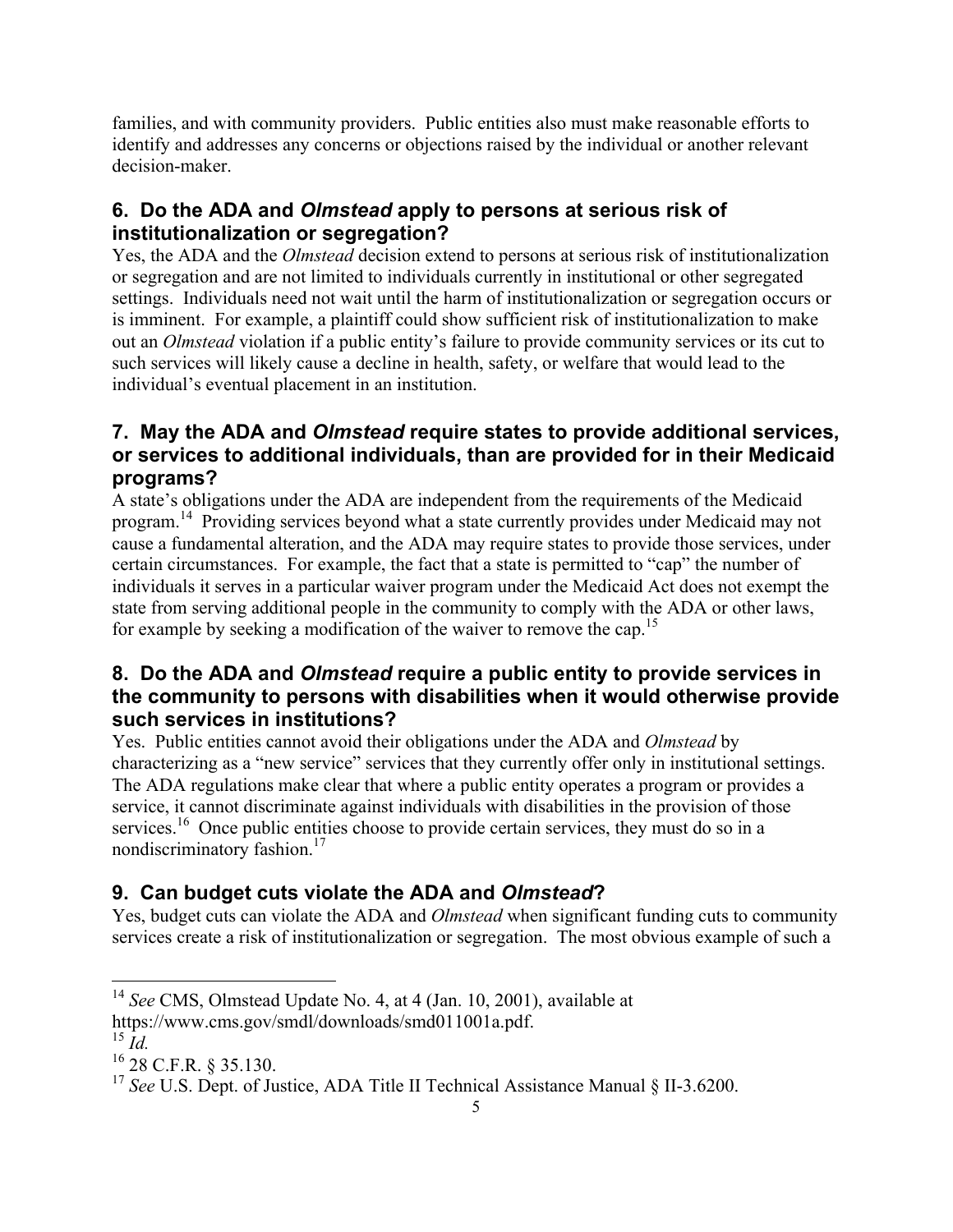risk is where budget cuts require the elimination or reduction of community services specifically designed for individuals who would be institutionalized without such services. In making such budget cuts, public entities have a duty to take all reasonable steps to avoid placing individuals at risk of institutionalization. For example, public entities may be required to make exceptions to the service reductions or to provide alternative services to individuals who would be forced into institutions as a result of the cuts. If providing alternative services, public entities must ensure that those services are actually available and that individuals can actually secure them to avoid institutionalization.

### **10. What is the fundamental alteration defense?**

A public entity's obligation under *Olmstead* to provide services in the most integrated setting is not unlimited. A public entity may be excused in instances where it can prove that the requested modification would result in a "fundamental alteration" of the public entity's service system. A fundamental alteration requires the public entity to prove "that, in the allocation of available resources, immediate relief for plaintiffs would be inequitable, given the responsibility the State [or local government] has taken for the care and treatment of a large and diverse population of persons with  $\lceil \cdot \rceil$  disabilities."<sup>18</sup> It is the public entity's burden to establish that the requested modification would fundamentally alter its service system.

### **11. What budgetary resources and costs are relevant to determine if the relief sought would constitute a fundamental alteration?**

The relevant resources for purposes of evaluating a fundamental alteration defense consist of all money the public entity allots, spends, receives, or could receive if it applied for available federal funding to provide services to persons with disabilities. Similarly, all relevant costs, not simply those funded by the single agency that operates or funds the segregated or integrated setting, must be considered in a fundamental alteration analysis. Moreover, cost comparisons need not be static or fixed. If the cost of the segregated setting will likely increase, for instance due to maintenance, capital expenses, environmental modifications, addressing substandard care, or providing required services that have been denied, these incremental costs should be incorporated into the calculation. Similarly, if the cost of providing integrated services is likely to decrease over time, for instance due to enhanced independence or decreased support needs, this reduction should be incorporated as well. In determining whether a service would be so expensive as to constitute a fundamental alteration, the fact that there may be transitional costs of converting from segregated to integrated settings can be considered, but it is not determinative. However, if a public entity decides to serve new individuals in segregated settings ("backfilling"), rather than to close or downsize the segregated settings as individuals in the plaintiff class move to integrated settings, the costs associated with that decision should not be included in the fundamental alteration analysis.

### **12. What is an** *Olmstead* **Plan?**

An *Olmstead* plan is a public entity's plan for implementing its obligation to provide individuals with disabilities opportunities to live, work, and be served in integrated settings. A comprehensive, effectively working plan must do more than provide vague assurances of future

 <sup>18</sup> *Olmstead*, 527 U.S. at 604.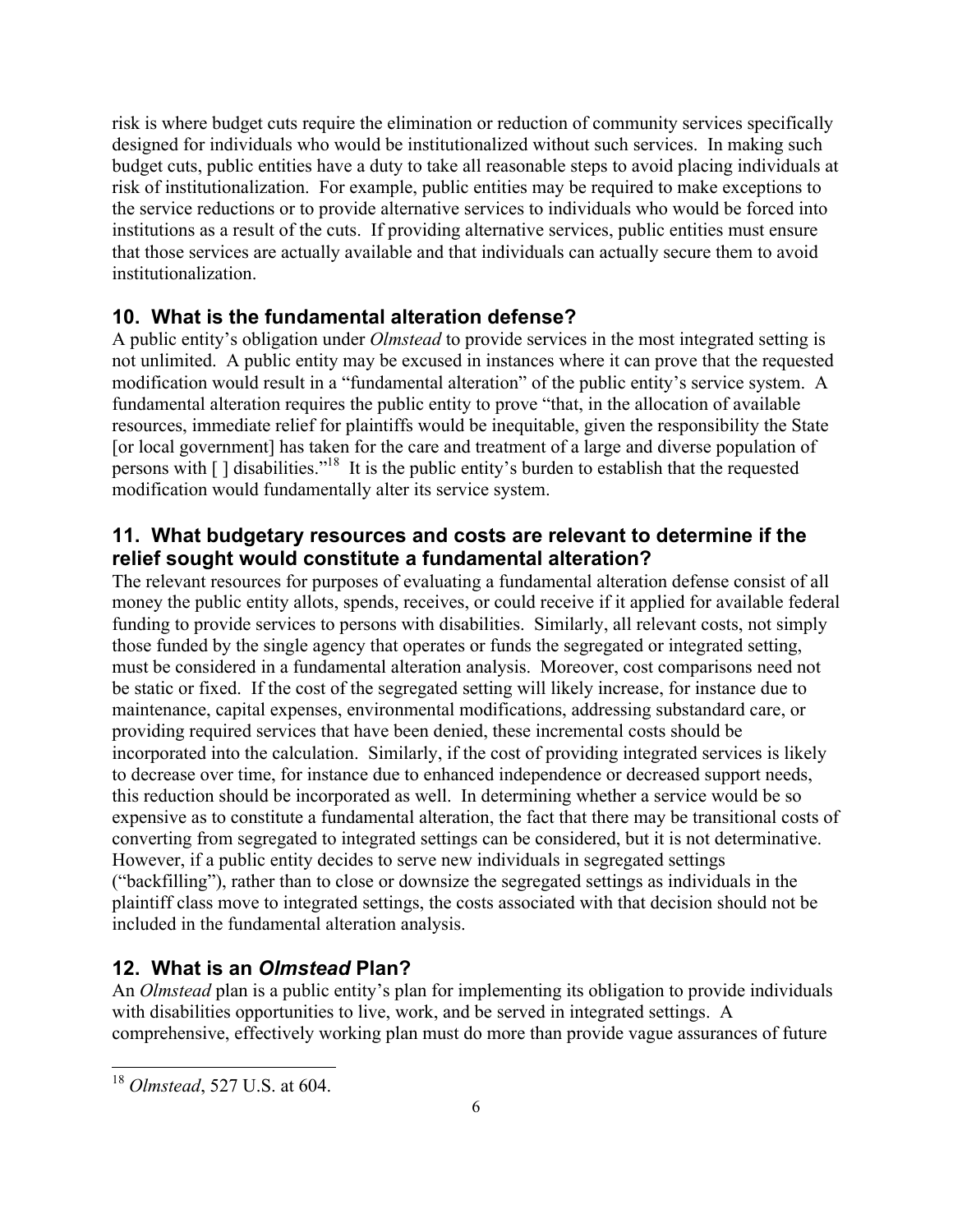integrated options or describe the entity's general history of increased funding for community services and decreased institutional populations. Instead, it must reflect an analysis of the extent to which the public entity is providing services in the most integrated setting and must contain concrete and reliable commitments to expand integrated opportunities. The plan must have specific and reasonable timeframes and measurable goals for which the public entity may be held accountable, and there must be funding to support the plan, which may come from reallocating existing service dollars. The plan should include commitments for each group of persons who are unnecessarily segregated, such as individuals residing in facilities for individuals with developmental disabilities, psychiatric hospitals, nursing homes and board and care homes, or individuals spending their days in sheltered workshops or segregated day programs. To be effective, the plan must have demonstrated success in actually moving individuals to integrated settings in accordance with the plan. A public entity cannot rely on its *Olmstead* plan as part of its defense unless it can prove that its plan comprehensively and effectively addresses the needless segregation of the group at issue in the case. Any plan should be evaluated in light of the length of time that has passed since the Supreme Court's decision in *Olmstead*, including a fact-specific inquiry into what the public entity could have accomplished in the past and what it could accomplish in the future.

### **13. Can a public entity raise a viable fundamental alteration defense without having implemented an** *Olmstead* **plan?**

The Department of Justice has interpreted the ADA and its implementing regulations to generally require an *Olmstead* plan as a prerequisite to raising a fundamental alteration defense, particularly in cases involving individuals currently in institutions or on waitlists for services in the community. In order to raise a fundamental alteration defense, a public entity must first show that it has developed a comprehensive, effectively working *Olmstead* plan that meets the standards described above. The public entity must also prove that it is implementing the plan in order to avail itself of the fundamental alteration defense. A public entity that cannot show it has and is implementing a working plan will not be able to prove that it is already making sufficient progress in complying with the integration mandate and that the requested relief would so disrupt the implementation of the plan as to cause a fundamental alteration.

# **14. What is the relevance of budgetary shortages to a fundamental alteration defense?**

Public entities have the burden to show that immediate relief to the plaintiffs would effect a fundamental alteration of their program. Budgetary shortages are not, in and of themselves, evidence that such relief would constitute a fundamental alteration. Even in times of budgetary constraints, public entities can often reasonably modify their programs by re-allocating funding from expensive segregated settings to cost-effective integrated settings. Whether the public entity has sought additional federal resources available to support the provision of services in integrated settings for the particular group or individual requesting the modification – such as Medicaid, Money Follows the Person grants, and federal housing vouchers – is also relevant to a budgetary defense.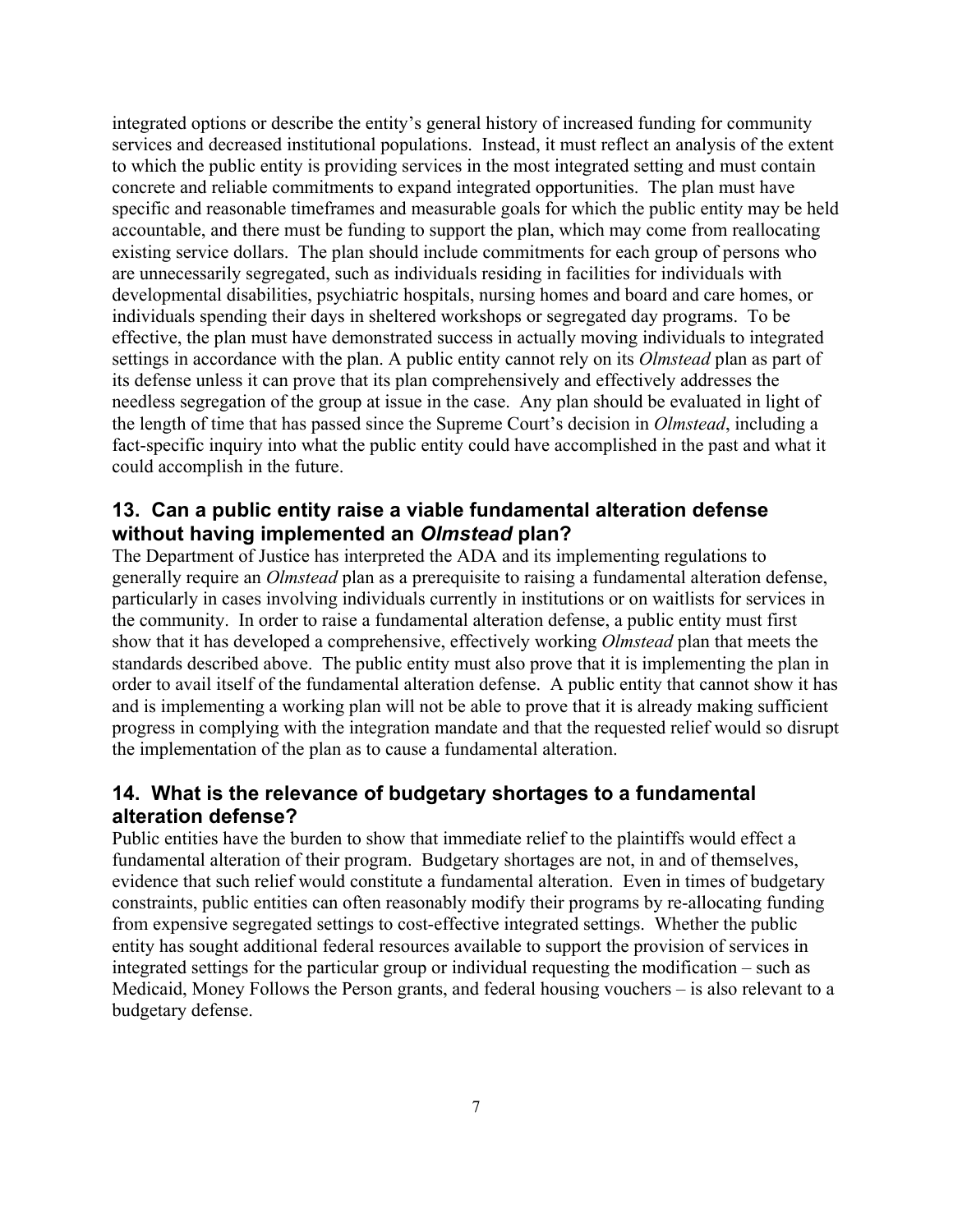### **15. What types of remedies address violations of the ADA's integration mandate?**

A wide range of remedies may be appropriate to address violations of the ADA and *Olmstead*, depending on the nature of the violations. Remedies typically require the public entity to expand the capacity of community-based alternatives by a specific amount, over a set period of time. Remedies should focus on expanding the most integrated alternatives. For example, in cases involving residential segregation in institutions or large congregate facilities, remedies should provide individuals opportunities to live in their own apartments or family homes, with necessary supports. Remedies should also focus on expanding the services and supports necessary for individuals' successful community tenure. *Olmstead* remedies should include, depending on the population at issue: supported housing, Home and Community Based Services ("HCBS") waivers,<sup>19</sup> crisis services, Assertive Community Treatment ("ACT") teams, case management, respite, personal care services, peer support services, and supported employment. In addition, court orders and settlement agreements have typically required public entities to implement a process to ensure that currently segregated individuals are provided information about the alternatives to which they are entitled under the agreement, given opportunities that will allow them to make informed decisions about their options (such as visiting community placements or programs, speaking with community providers, and meeting with peers and other families), and that transition plans are developed and implemented when individuals choose more integrated settings.

# **16. Can the ADA's integration mandate be enforced through a private right of action?**

Yes, private individuals may file a lawsuit for violation of the ADA's integration mandate. A private right of action lies to enforce a regulation that authoritatively construes a statute. The Supreme Court in *Olmstead* clarified that unnecessary institutionalization constitutes "discrimination" under the ADA, consistent with the Department of Justice integration regulation.

# **17. What is the role of protection and advocacy organizations in enforcing**  *Olmstead***?**

By statute, Congress has created an independent protection and advocacy system (P&As) to protect the rights of and advocate for individuals with disabilities.<sup>20</sup> Congress gave P&As certain powers, including the authority to investigate incidents of abuse, neglect and other rights violations; access to individuals, records, and facilities; and the authority to pursue legal,

<sup>&</sup>lt;sup>19</sup> HCBS waivers may cover a range of services, including residential supports, supported employment, respite, personal care, skilled nursing, crisis services, assistive technology, supplies and equipment, and environmental modifications.

<sup>20</sup> 42 U.S.C. §§ 15001 *et seq.* (Developmental Disabilities Assistance and Bill of Rights Act, requiring the establishment of the P&A system to protect and advocate for individuals with developmental disabilities); 42 U.S.C. § 10801 *et seq.* (The Protection and Advocacy for Individuals with Mental Illness Act, expanding the mission of the P&A to include protecting and advocating for individuals with mental illness)